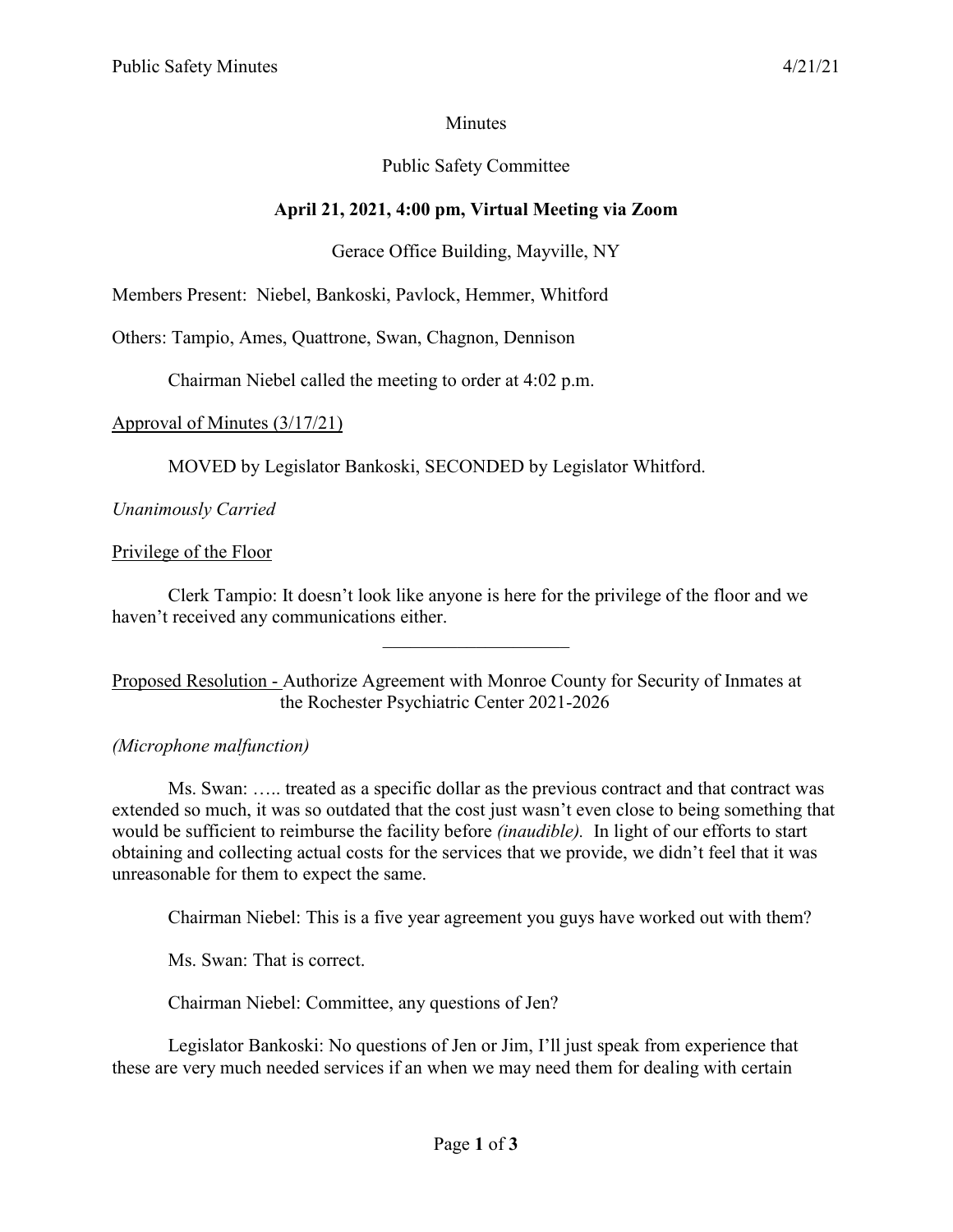individuals that we may unfortunately have to house, especially now with today's day and age with so much crazy stuff going on out in the streets.

Ms. Swan: Yes, and that's exactly what it's for. Just kind of on a case by case basis. I don't think that we have actually utilized that in at least the last few years, maybe even before my time was the last time that it was used. But, Mr. Bankoski makes a very valid point that is exactly why we would like to continue this contract and renew it.

Legislator Whitford: It's much better to be proactive than reactive.

Ms. Swan: Right.

Chairman Niebel: Jen or Bob, is Rochester the closest psych center that we can send people to or is this may be better than some other ones? Why Rochester instead of something closer? Or don't we have anything closer?

Legislator Bankoski: There is stuff but that's through New York State and we probably can't tap into those resources where Rochester is a County like Chautauqua where we could do shared services with them.

Chairman Niebel: Jen, do you agree?

Ms. Swan: Yes.

Chairman Niebel: Committee, any other questions of Jim or Jen? All those in favor?

# *Unanimously Carried*

Proposed Resolution - Fiscal Year 2020 Hazardous Materials Emergency Preparedness (HMEP) Grant Program

Chairman Niebel: Anyone here for Emergency Services? Nobody here from Emergency Services?

Mrs. Dennison: There is not anyone here from Emergency Services but I did have a conversation this morning with Valerie Hays, their account clerk, about their grants in general. They are continuing the practice that when they accept the grants, they don't budget until they know when they are going to spend the money. So, they do have a plan now to spend this award in the 2021 calendar year and was not included in the budget so it is self-balancing to increase their federal aid as well as their contractual costs.

Chairman Niebel: Kathleen, thanks for that. Committee, any questions of Kathleen? All those in favor?

# *Unanimously Carried*